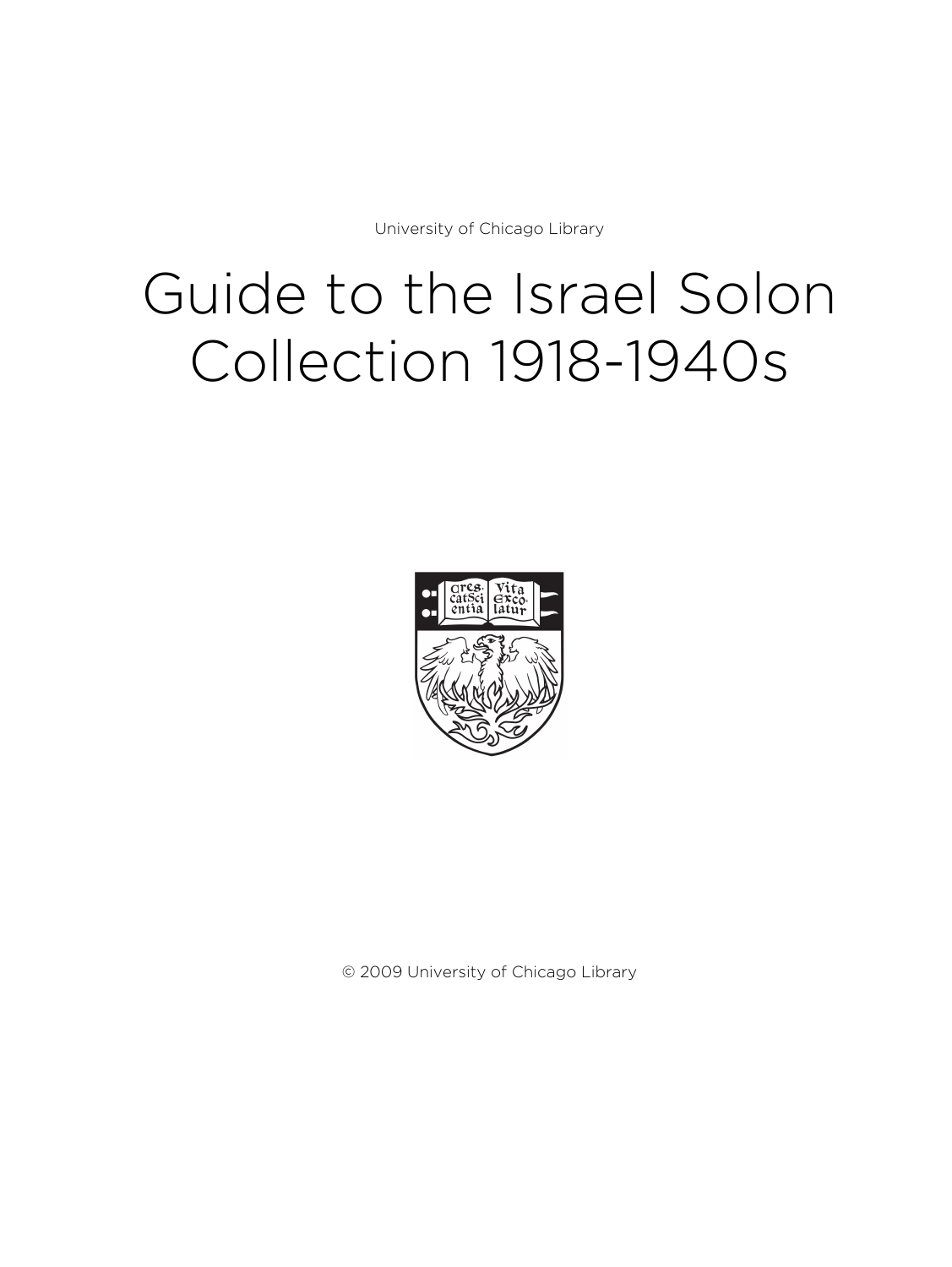# **Table of Contents**

| Descriptive Summary<br>3<br>Information on Use<br>3<br>Access<br>3<br>Citation<br>3<br><b>Biographical Note</b><br>3<br>Scope Note<br>4<br><b>Related Resources</b><br>4<br>Subject Headings<br><b>INVENTORY</b> | Acknowledgments |  |
|------------------------------------------------------------------------------------------------------------------------------------------------------------------------------------------------------------------|-----------------|--|
|                                                                                                                                                                                                                  |                 |  |
|                                                                                                                                                                                                                  |                 |  |
|                                                                                                                                                                                                                  |                 |  |
|                                                                                                                                                                                                                  |                 |  |
|                                                                                                                                                                                                                  |                 |  |
|                                                                                                                                                                                                                  |                 |  |
|                                                                                                                                                                                                                  |                 |  |
|                                                                                                                                                                                                                  |                 |  |
|                                                                                                                                                                                                                  |                 |  |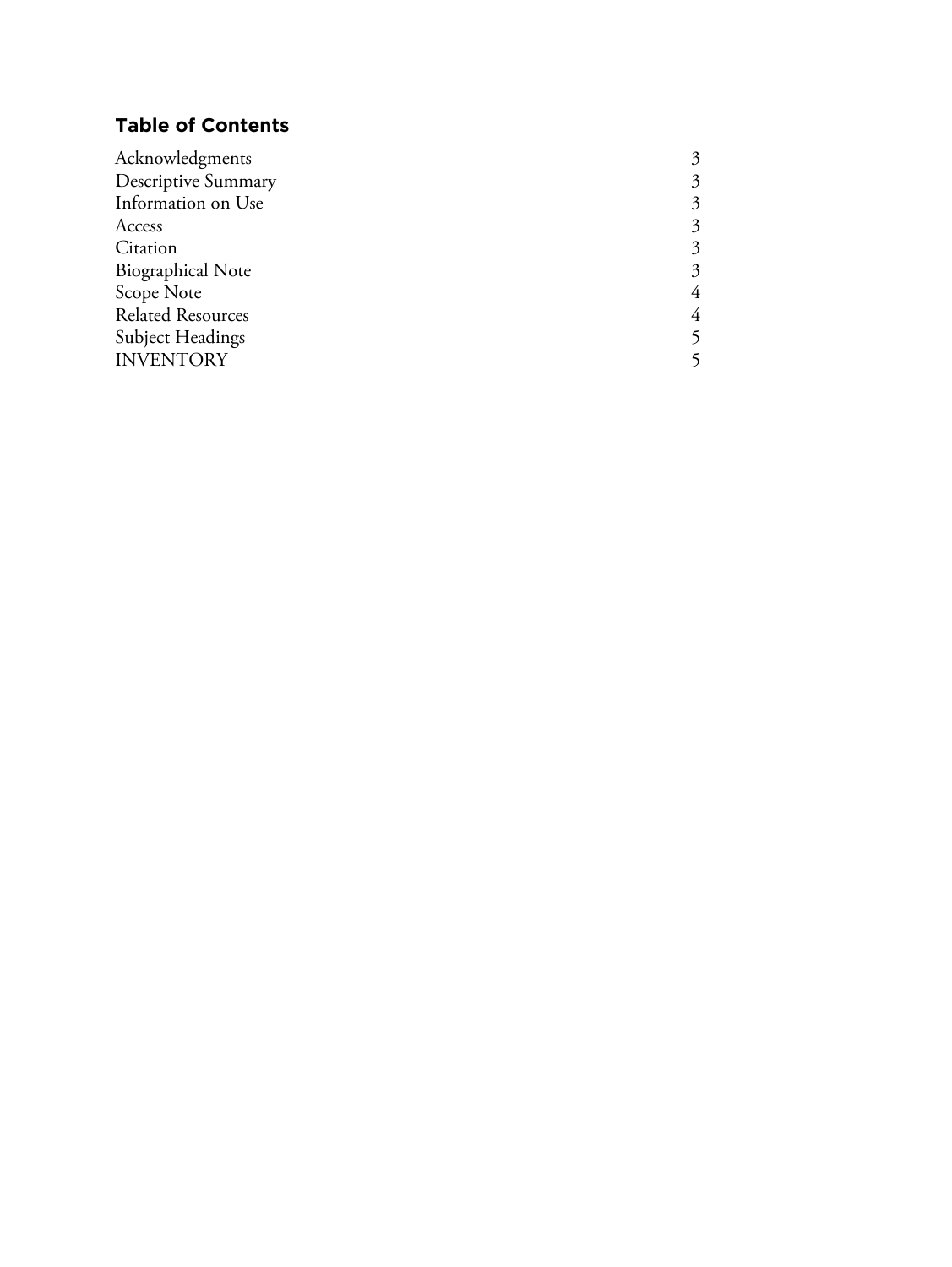# **Descriptive Summary**

| <b>Identifier</b> | ICU.SPCL.SOLON                                                                                                                                                                                                                                                                                                                                                                                                                                                                                                                                                                                                                                                                                                                                                                                                                              |
|-------------------|---------------------------------------------------------------------------------------------------------------------------------------------------------------------------------------------------------------------------------------------------------------------------------------------------------------------------------------------------------------------------------------------------------------------------------------------------------------------------------------------------------------------------------------------------------------------------------------------------------------------------------------------------------------------------------------------------------------------------------------------------------------------------------------------------------------------------------------------|
| <b>Title</b>      | Solon, Israel. Collection                                                                                                                                                                                                                                                                                                                                                                                                                                                                                                                                                                                                                                                                                                                                                                                                                   |
| <b>Date</b>       | 1918-1940s                                                                                                                                                                                                                                                                                                                                                                                                                                                                                                                                                                                                                                                                                                                                                                                                                                  |
| <b>Size</b>       | 6 linear feet (4 boxes, 1 folder)                                                                                                                                                                                                                                                                                                                                                                                                                                                                                                                                                                                                                                                                                                                                                                                                           |
| <b>Repository</b> | Special Collections Research Center<br>University of Chicago Library<br>1100 East 57th Street<br>Chicago, Illinois 60637 U.S.A.                                                                                                                                                                                                                                                                                                                                                                                                                                                                                                                                                                                                                                                                                                             |
| <b>Abstract</b>   | Israel Solon, American writer of fiction and critical prose, was associated<br>with the literary and artistic avant-garde of the 1910s-1920s. The collection<br>contains art and literary publications, manuscripts, proofs, artworks,<br>photographs, correspondence and ephemera. Included are proofs of the<br>April 1920 issue of the Little Review; copies of Three Worlds Monthly<br>in which the first three parts of James Joyce's Ulysses were published;<br>photographs of Jane Heap; a program for an artists' ball inscribed to Heap;<br>journals and manifestos produced by the Dadaist and Futurist movements;<br>correspondence and ephemera related to the mystic philosopher G.I.<br>Gurdjieff; and a preservation photocopy of a circa 1934 typescript of<br>Gertrude Stein's Portraits and Prayers, with an Elucidation. |

# **Acknowledgments**

The Israel Solon Collection was processed and preserved as part of the "Uncovering New Chicago Archives Project," funded with support from the Andrew W. Mellon Foundation.

# **Information on Use**

# **Access**

The typescript of Gertrude Stein's Portraits and Prayers, with an Elucidation is accessible as a photocopy.

The remainder of the collection is open for research.

# **Citation**

When quoting material from this collection, the preferred citation is: Solon, Israel. Papers, [Box #, Folder #], Special Collections Research Center, University of Chicago Library

# **Biographical Note**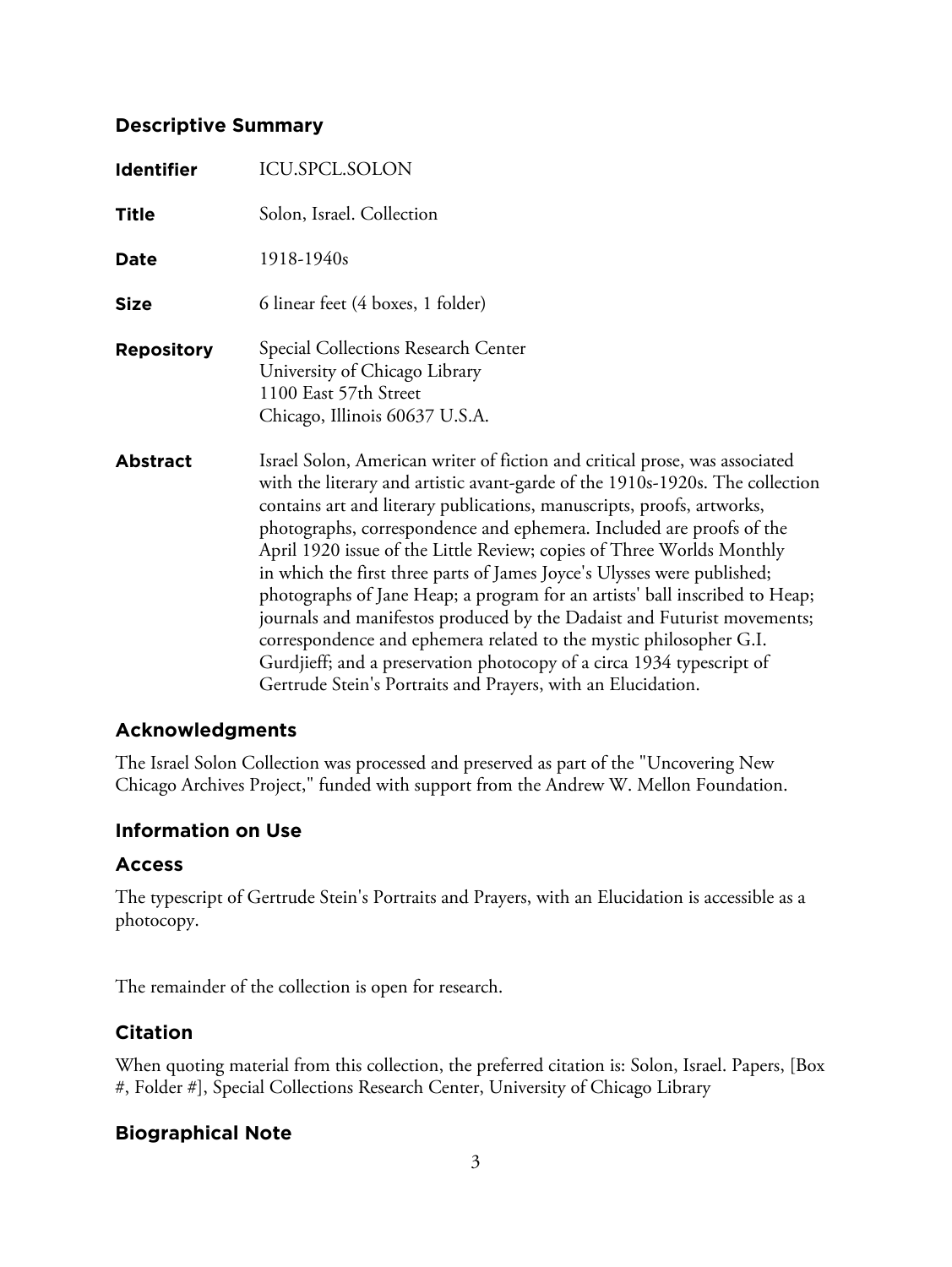Israel Solon was an American writer of fiction and critical prose and a follower of the teachings of G.I. Gurdjieff.

In the 1910s and 1920s, Solon was part of a literary and artistic community that included Margaret Anderson, Jane Heap, William Carlos Williams, Djuna Barnes, and other New York avant-garde figures. Solon contributed fiction and prose to modernist avant-garde magazines such as Broom (1922) and Double Dealer (1921), but most prominently to Margaret Anderson's Little Review (1917-1919).

After the Little Review ceased publication, Solon continued to be associated with Jane Heap, a co-editor of Little Review. At this time and through the 1940s, Solon (like Heap) was an active follower of the Armenian mystic and dance teacher G.I. Gurdjieff. Solon participated in efforts to raise funds to bring Gurdjieff to the United States.

Solon was employed as executive secretary in the Women's Garment Manufacturers Supply Association during the 1930s and 1940s.

He lived in Chicago, but relocated in the 1910s to New City and New York City, New York.

# **Scope Note**

Boxes 1-2 contain a variety of art and literary publications, manuscripts, proofs, artworks, photographs, newspaper clippings, and programs from art exhibitions and theater performances. Of note are proofs of the April 1920 issue of the Little Review; copies of Three Worlds Monthly in which the first three parts of James Joyce's Ulysses were published; photographs of Jane Heap; journals and manifestos produced by the Italian Futurist movement; and Dadaist journals including New York Dada and several European titles.

Box 3 contains material related to the mystic philosopher G.I. Gurdjieff. This material consists mainly of Solon's correspondence with associates of Gurdjieff who attempted to facilitate the mystic's immigration to the United States during World War II. Other material includes broadsides and tickets for lectures given by P.D. Ouspensky and other followers of Gurdjieff, as well as affidavits, pamphlets and typescripts.

Box 4 contains a preservation photocopy of a circa 1934 typescript of Portraits and Prayers, with an Elucidation, by Gertrude Stein.

Also included is a large broadside program for a 1924 artists' ball (the "Bal Olympique") held by L'Union des Artistes Russes à Paris, and inscribed to Jane Heap by "Narcisse."

# **Related Resources**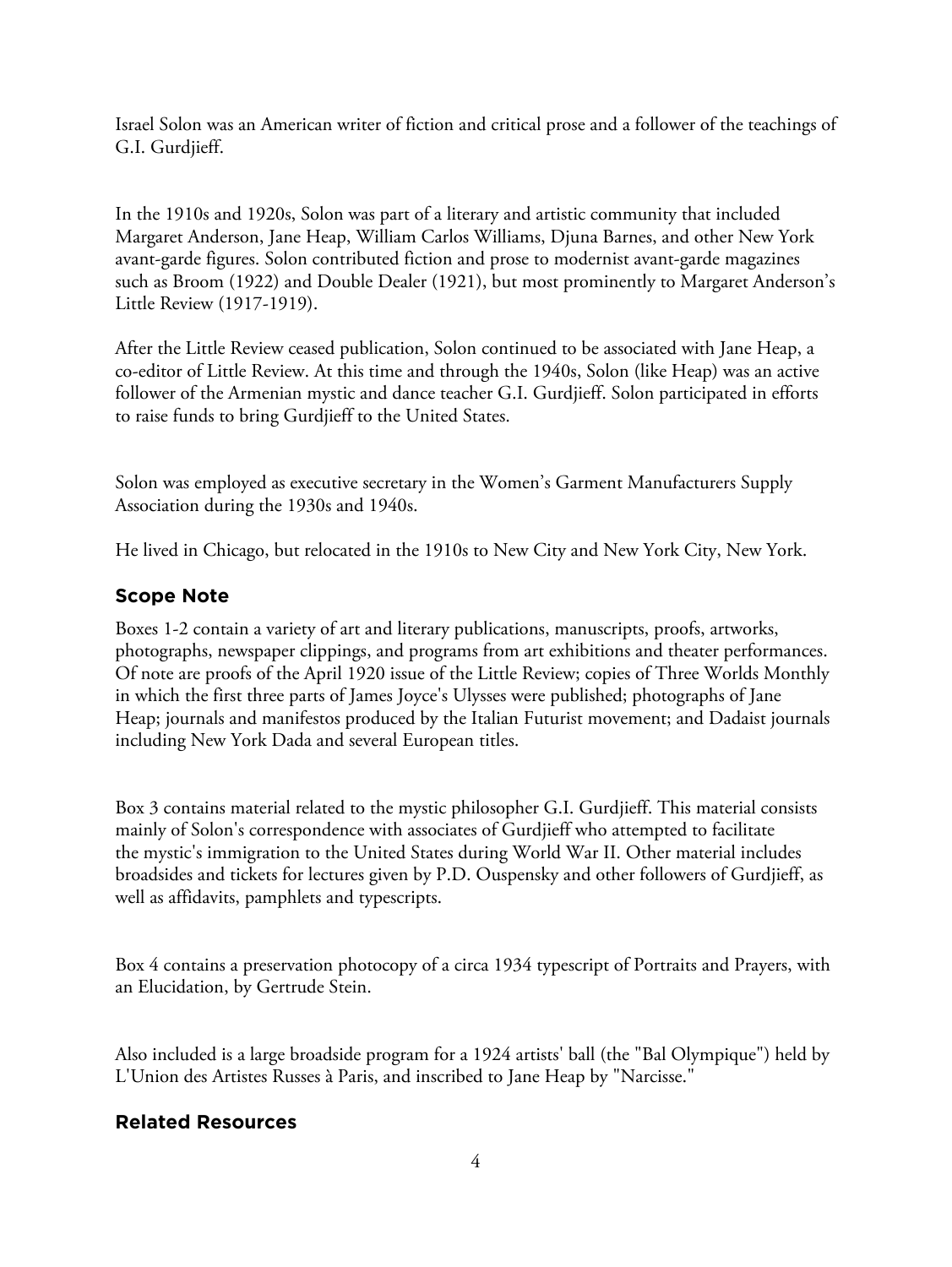The following related resources are located in the Department of Special Collections:

http://www.lib.uchicago.edu/e/spcl/select.html

# **Subject Headings**

- Gurdjieff, Georges Ivanovitch, 1872-1949
- Solon, Israel
- Stein, Gertrude, 1874-1946
- American literature -- 20th century -- Periodicals
- Dadaism
- Futurism (Art)
- Poetry, Modern--20th century
- Poetry, Modern--20th century--Periodicals
- Small presses

# **INVENTORY**

#### **Box 1**

**Folder 1**

Clippings, 1924-1943

#### **Box 1**

#### **Folder 2**

Mary Butts, Ashe of Rings, typescript, undated

#### **Box 1**

#### **Folder 3**

The Little Review, proofs, 1920

# **Box 1**

#### **Folder 4**

The Little Review, envelope, 1920

#### **Box 1**

#### **Folder 5**

The Little Review, proof, 1920

# **Box 1**

# **Folder 6**

The Marionnette, journal, 1918

# **Box 1**

# **Folder 7**

Photographs, 1929

- Jane Heap
- Home of George Meredith, Box Hill, Surrey
- Unidentified man

# **Box 1**

# **Folder 8**

The Future/The Zukunft: The Yiddish Monthly, 1920

# **Box 1**

# **Folder 9**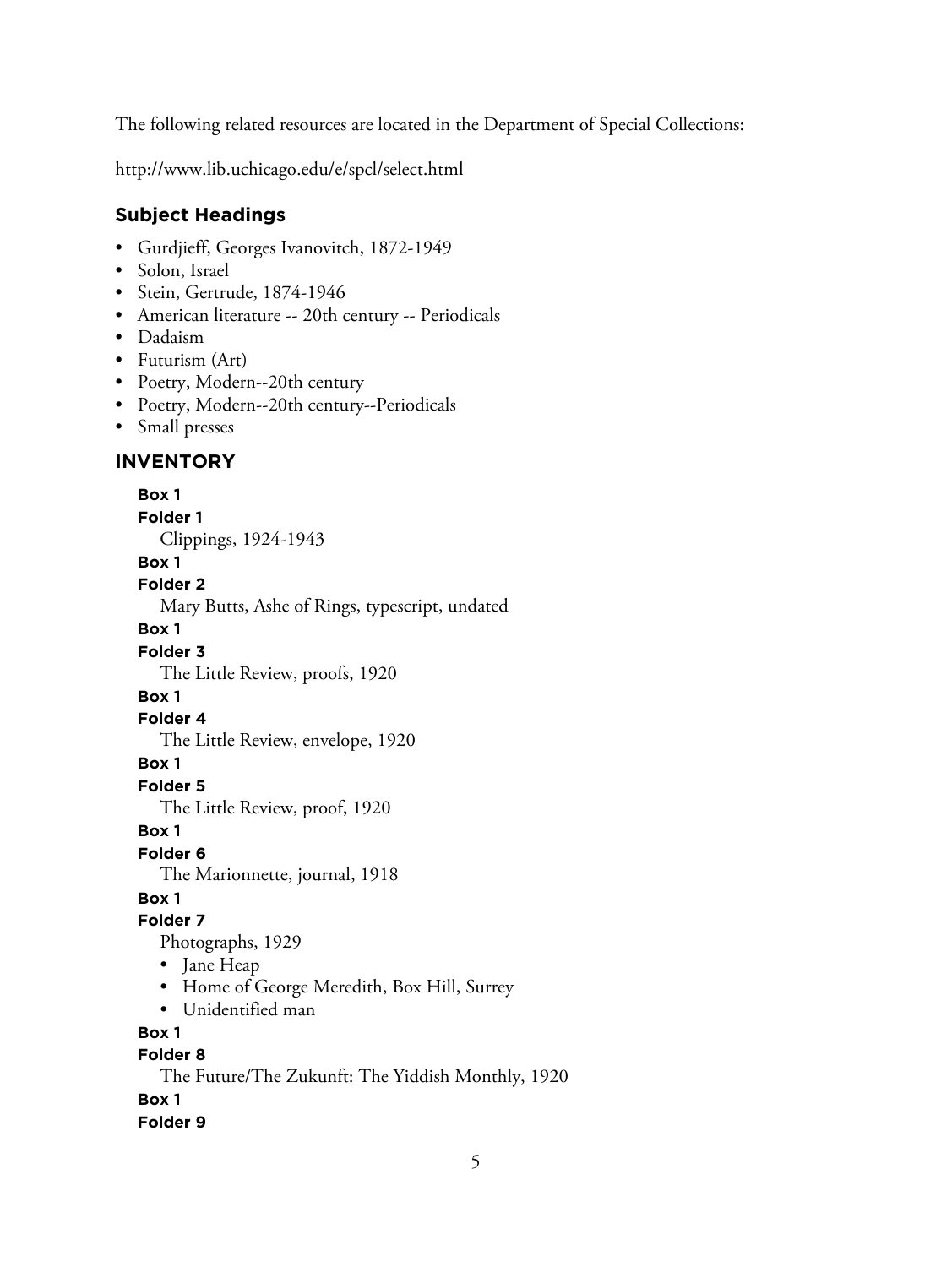Two Worlds Monthly, journal, 1926

#### **Box 1**

**Folder 10**

Two Worlds Monthly, journal, 1926

#### **Box 1**

**Folder 11**

Two Worlds Monthly, journal, 1926

# **Box 1**

# **Folder 12**

Unidentified lithograph, 1922

# **Box 2**

# **Folder 1**

New York Dada, journal, 1921

# **Box 2**

# **Folder 2**

L'Impero, review of Marinetti's Bianca e Rosso, clipping, circa 1920s

# **Box 2**

# **Folder 3**

Announcements of the Goodman Theater, bulletin, 1929

# **Box 2**

# **Folder 4**

Futurist publications, 1922-1924

- Il Futurismo
- Le Futurisme
- "Le Futurisme et la Philosophie/Il Futurismo e la Filosofia"

# **Box 2**

# **Folder 5**

The Chicago Literary Times, journals, 1923

# **Box 2**

# **Folder 6**

James Joyce, clippings, 1922-1947

# **Box 2**

# **Folder 7**

European art and literary journals, 1920-1926

- 7 Arts
- 391
- Bleu
- G. Material zur Elementaren Gestaltung
- Oesophage

# **Box 2**

# **Folder 8**

"Balieff's Chauve-Souris of Moscow," theater program, circa 1922

# **Box 2**

# **Folder 9**

Contact, magazine, circa 1920

# **Box 2**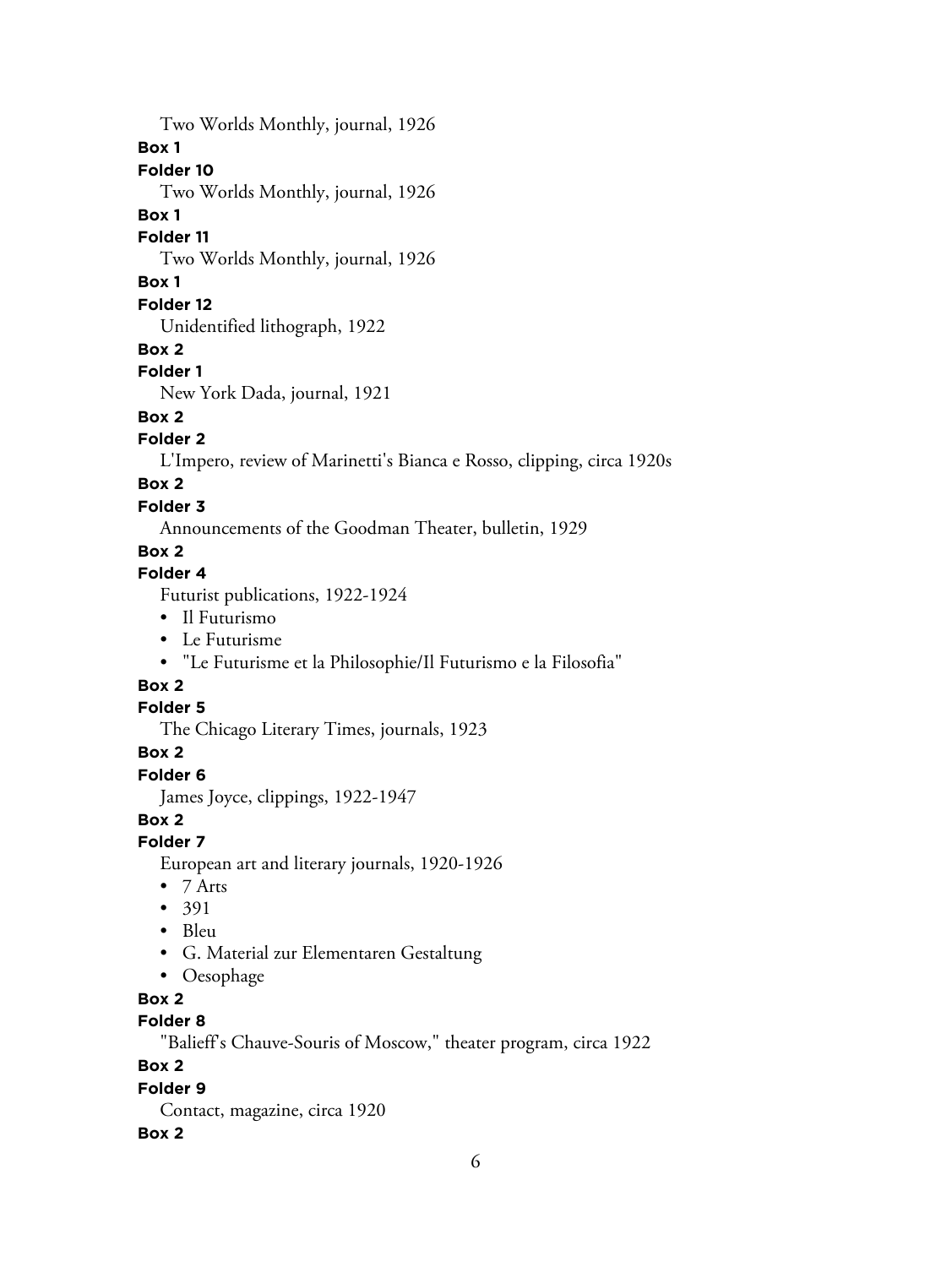#### **Folder 10**

La Danse, magazine, 1926

#### **Box 2**

**Folder 11** Jacobson, Mina Loy, lithograph, circa 1920s

#### **Box 2**

#### **Folder 12**

New Democracy, magazines, 1934-1935

#### **Box 2**

#### **Folder 13**

Notes, undated

#### **Box 2**

#### **Folder 14**

Notes, undated

# **Box 2**

#### **Folder 15**

Maxwell Anderson, "By Way of Preface The Theater as Religion," clipping, circa 1940s

#### **Box 2**

# **Folder 16**

Ezra Pound, pastel portrait, undated

#### **Box 2**

## **Folder 17**

International Theatre Exposition, New York, program, 1926

#### **Box 2**

#### **Folder 18**

Machine Age Exposition, New York, program, 1927

#### **Box 3**

# **Folder 1-2**

G.I. Gurdjieff associates, correspondence, 1942-1951

# **Box 3**

#### **Folder 3**

G.I. Gurdjieff associates, correspondence and affidavits, 1942-1948

#### **Box 3**

## **Folder 4**

Gurdjieff Institute for the Harmonious Development of Man, pamphlet and membership certificate, circa 1924-1925

## **Box 3**

#### **Folder 5**

G.I. Gurdjieff, Beelzebub's Tales to His Grandson or An Objectively Impartial Criticism of the Life of Man, pamphlet and outline, circa 1949

# **Box 3**

#### **Folder 6**

Typescripts, circa 1934

#### **Box 3**

#### **Folder 7**

Lecture tickets and broadsides, circa 1924-1952